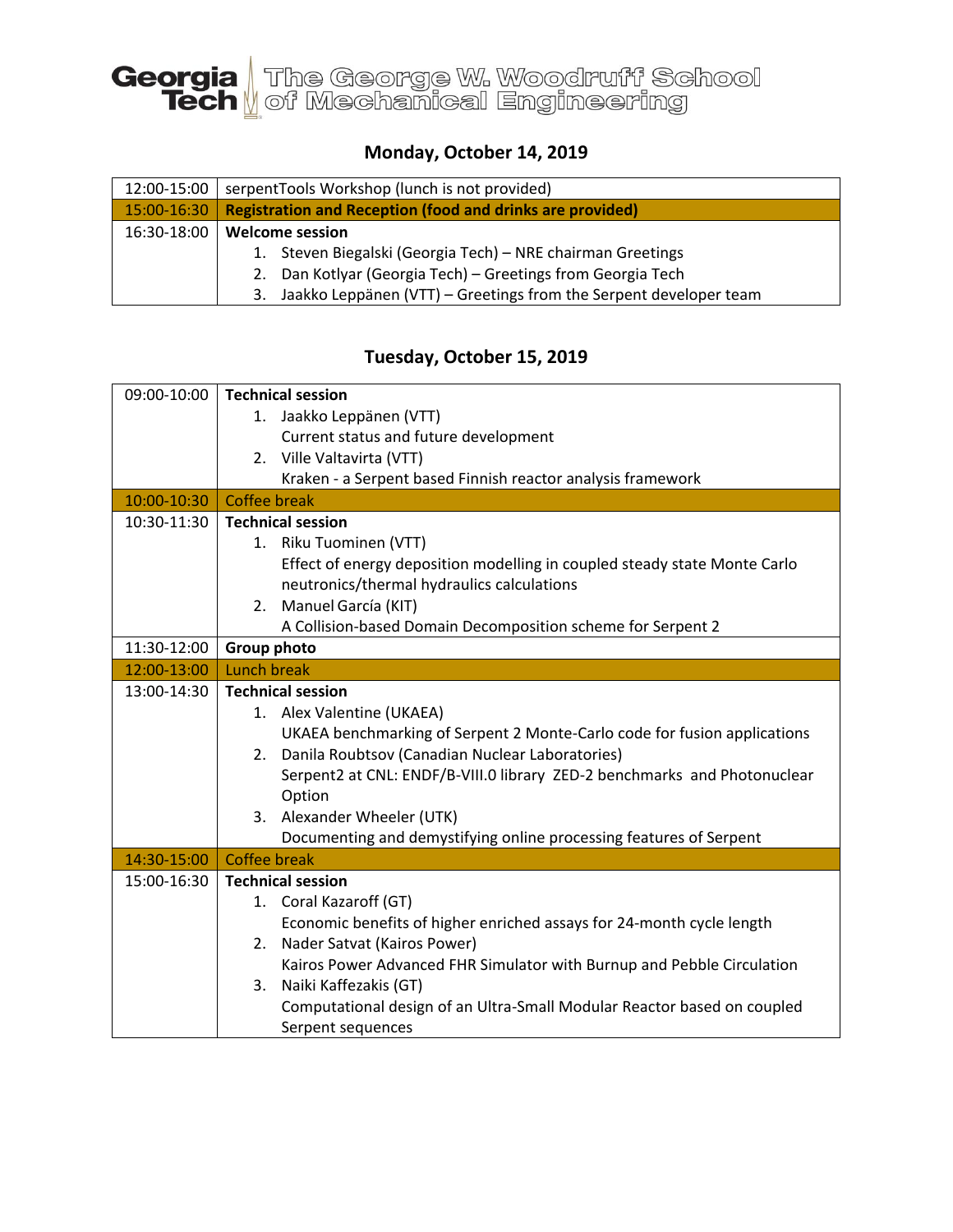

## **Wednesday, October 16, 2019**

| 09:00-10:00 | <b>Technical session</b>                                                  |
|-------------|---------------------------------------------------------------------------|
|             | 1. Marton Szogradi (VTT)                                                  |
|             | SFR calculations with Serpent and Ants                                    |
|             | 2. Emil Fridman (HZDR)                                                    |
|             | SA&UQ of Critical VENUS-F Cores with Serpent                              |
| 10:00-10:30 | Coffee break                                                              |
| 10:30-12:00 | <b>Technical session</b>                                                  |
|             | 1. Emil Fridman (HZDR)                                                    |
|             | Preliminary solution of OECD/NEA SFR-UAM benchmark with Serpent: fuel pin |
|             | and sub-assembly                                                          |
|             | 2. AndrewJohnson (GT)                                                     |
|             | Coupled depletion analysis with Serpent                                   |
|             | 3. Stefano Terlizzi (GT)                                                  |
|             | Prediction of T/H dependent Macroscopic cross-section for Coupled T/H     |
| 12:00-13:00 | Lunch break                                                               |
| 13:00-14:30 | <b>Technical session</b>                                                  |
|             | 1. Bojan Petrovic (GT)                                                    |
|             | NEA FHR Benchmark Analyses Using SERPENT                                  |
|             | 2. Vedant Mehta (GT/LANL)                                                 |
|             | Development of micro-reactors and needs for multiphysics code             |
|             | Matthew Krecicki (GT)<br>3.                                               |
|             | Nuclear Thermal Propulsion Engine Design using Serpent                    |
| 14:30-15:00 | <b>Coffee break</b>                                                       |
| 15:00-17:00 | <b>Technical tour - Sustainable Thermal Systems Laboratory</b>            |
|             | Two-phase flow, microchannel heat exchange, etc.                          |